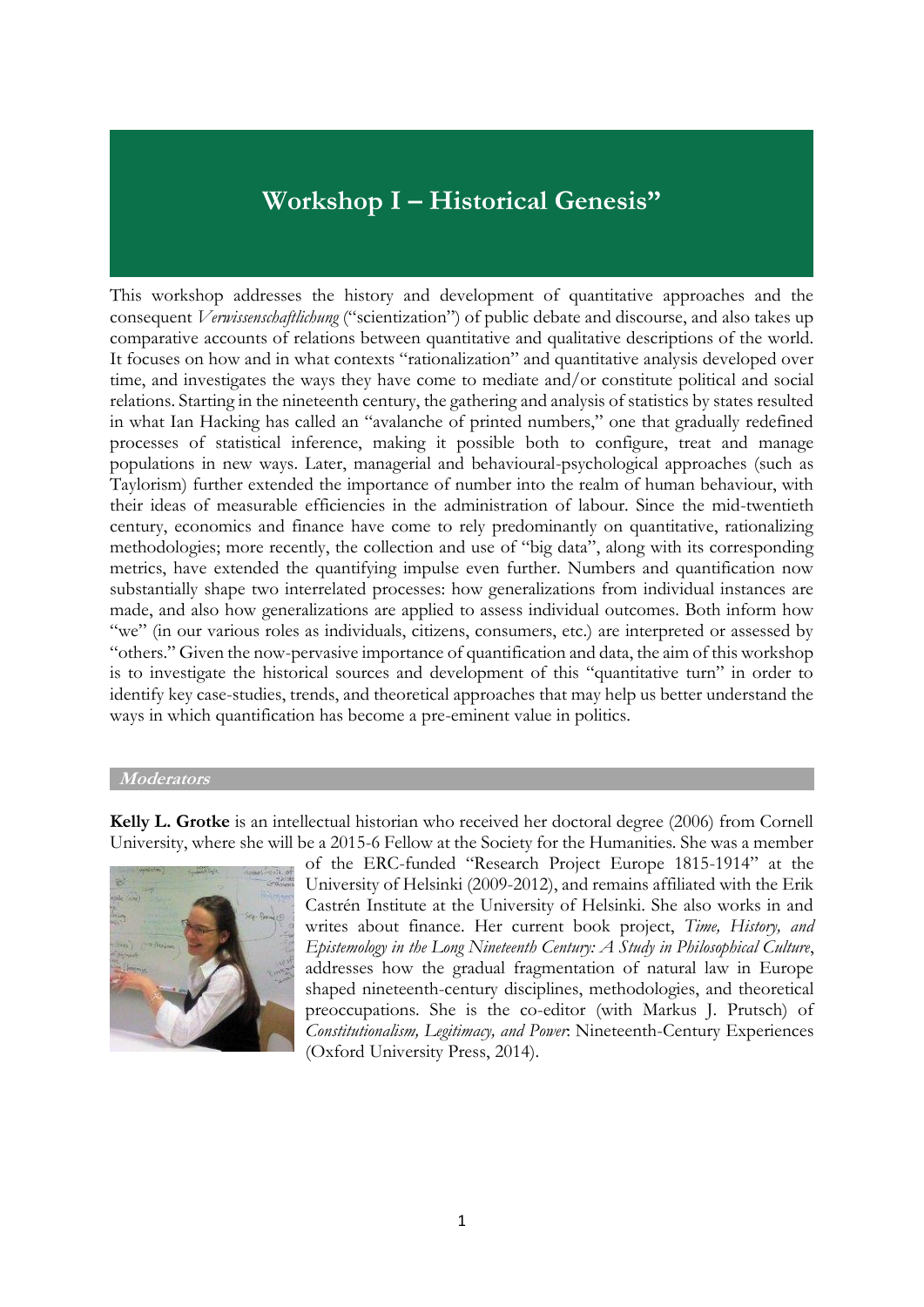**Stephen Hastings-King** is a historian of Modern Europe who received a doctoral degree in 1999



from Cornell University. He also studied philosophy with Cornelius Castoriadis at the École des Hautes Études en Sciences Sociales. He is the author of *Looking for the Proletariat: Socialisme ou Barbarie and the Problem of Worker Writing* (Brill, 2014) and of numerous articles in contemporary French history and social theory. He has taught at Stanford University, the University of Pennsylvania and elsewhere. He is a visiting fellow in the Cornell University History Department for 2015-6.

**Axel Utz**

Axel Utz is a comparative historian and linguist who received a doctoral degree from Pennsylvania



State University. He also studied at the New School for Social Research in New York City (M.A. in Sociology) and the Technical University of Berlin (Dipl.-Ing.). His research is in comparative colonialism with a focus on local responses from the late seventeenth to the early twentieth century. Recently completed works include 'Work, Morality, and Ideologies of Growth in O'odham Country, 1720-1760' and 'Mutual Obligations and Resource Use: River and Desert People in the Lower Colorado, 1680-1760.' His current research as an independent scholar is on South, East, and Central Africa from the mid-nineteenth to the early twentieth century. He also works as a computational linguist in the software industry.

#### **Science, Numbers, and Colonialism in the African Great Lakes, 1850-1910**

Science and numbers played a crucial role in the European invasion of Africa from the midnineteenth to the early twentieth century. They injected incentives, methods, and legitimacy into discourses surrounding colonialism and informed a range of decision makers from local colonial administrators, soldiers, and traders to journalists, lobbyists, and politicians on the home front. Geologists, geographers, and physical anthropologists played the most prominent role. Mappings of mineral resources provided incentives for the invasion. Mappings of land provided methods. They played a crucial role in military operations and a wide range of administrative tasks. Mappings of human bodies supported racist ideology and related notions of legitimate conquest.

To further elucidate how science and numbers influenced European approaches to society in the African Great Lakes, an analysis of how science was practiced in the region is required. On the most abstract level, science worked as an ideological component of the European civilizing mission. European colonialists conceptualized science as an idealistic quest for knowledge that was above any kind of self-interest. Science was to benefit all humankind. This creed contributed to bonding between European competitors, which was badly needed because the Great Lakes lay at the intersection of Portuguese, German, British, and Belgian colonial interests. Africans who objected to European incursions or did not adequately support them implicitly opposed the good of humankind and became legitimate targets of European sanctions and violence.

European scientists who visited the Great Lakes—mostly to acquire data—worked within a political context. Practices of data acquisition presupposed and reinforced colonialism. Forms of conduct were shaped by economic interests, ideology, and power relations, which in turn were reproduced in research results.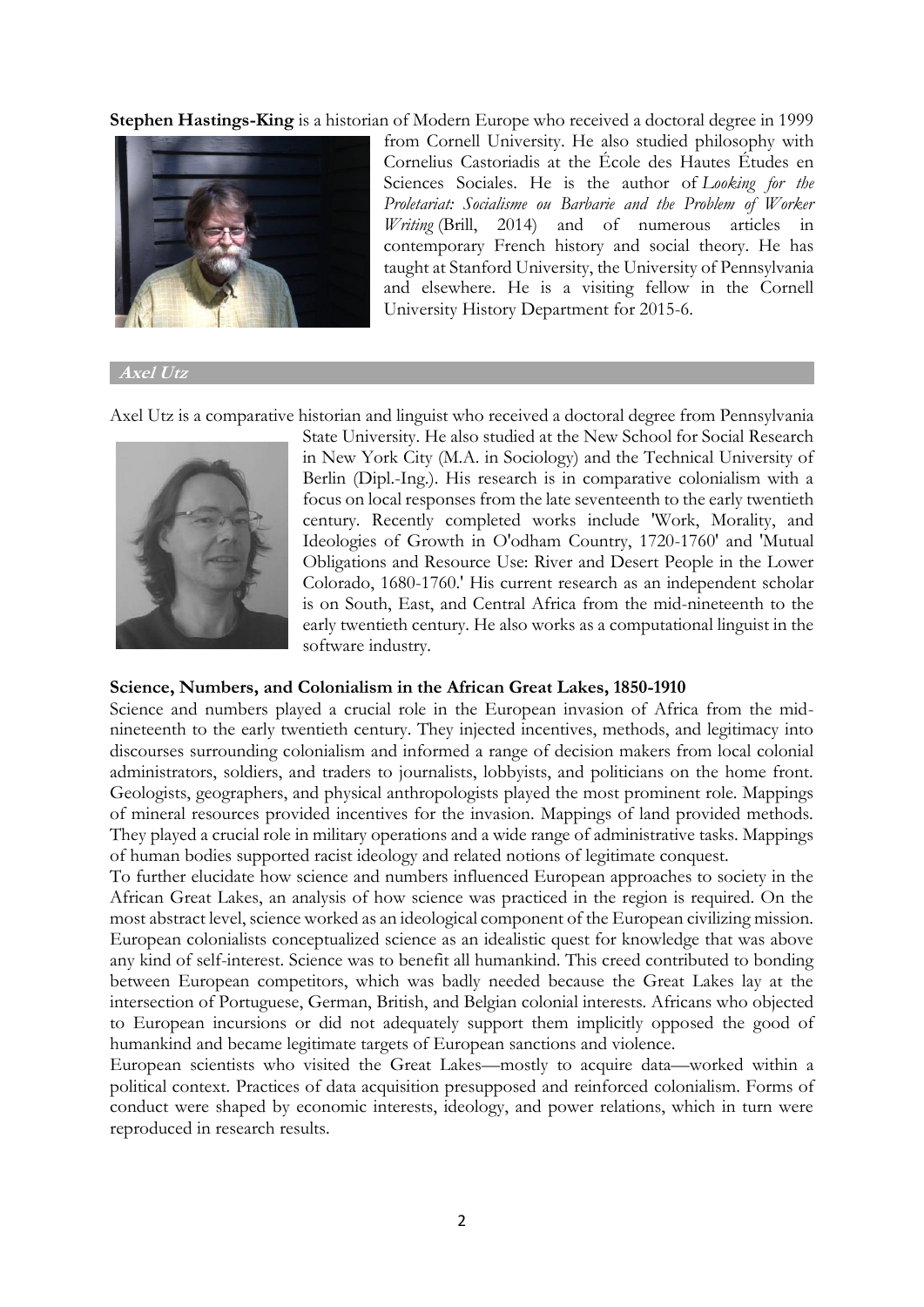### **Kaat Louckx**

Kaat Louckx is a postdoctoral researcher at the Department of Sociology and the Department of Philosophy and Moral Sciences, Ghent University (Belgium). She has also worked as a visiting



scholar at the Department of Social Science History at the University of Helsinki (Finland). In 2016 – 2017, she will work as a postdoctoral researcher at the Department of Sociology of the University of Chicago. Her research interests include history of science, political sociology and social theory. She has completed a PhD dissertation on the politics of membership and belonging, and more particularly, on the *étatisation* of the *corps social* (Quetelet) through stateistics in the nineteenth and early-twentieth century. Her work appeared, amongst others, in the *Journal of Belgian History* (2012), *The Sociological Review* (2014) and *Social Science History* (2015).

## **Population, Territory, and State-istics: "Habitual Residence" in the Census (Belgium, 1846-1947)**

In this paper, I focus on the premises underlying one of the main instruments that states have used to 'embrace' their populations, viz. the modern population census. The census is commonly defined as an attempt to count all the people in a country at a given point in time. In most nationstates, statisticians opt for the household in its habitual place of residence as the census' basic unit of observation. In fact, this starting point has been so often used as to be almost invisible. In this paper, I will analyze the implications of this 'natural' point of departure. More particularly, I will focus on both the elaboration of the basic principles for determining territorial commitments in the census and the specifications for particular population categories, such as nomads, paupers, vagrants, refugees, mentally ill, prisoners, military personnel, domestic workers, divorced individuals, etc. My historical analysis will specifically focus on the Belgian population censuses between the mid-nineteenth century (when Adolphe Quetelet was in charge of the Belgian censuses) and the mid-twentieth century (when the Belgian welfare state took shape). In my view, the study of the articulation of residential commitments in the census may shed light on the link between the 'scientization' of the social and the 'politization' of modes of membership or belonging.

#### **Ida H. Stamhuis**

I was educated as a mathematical statistician. My PhD (1989) was on the history of statistics in The Netherlands in the 19<sup>th</sup> C. I am an associate professor for History of Science at the Vrije



Universiteit Amsterdam. From 2009 to 2014 I was an honorary professor at Aarhus University. I am the editor of *Centaurus* and the head of the VU University-wide Stevin Centre for History of Science and Humanities. I am intrigued by the penetration of statistical and probabilistic thinking in the various sciences as well as in society and I was involved in the publication of several volumes on this topic. I studied the geneticists Hugo de Vries and Tine Tammes, who both attained innovative results through statistical and probabilistic thinking. I am working on a book on the phenomenon of the involvement of many women in the establishment of genetics between 1900 and 1940.

## **"What Use is it in the Long Run to Resist Something that is Bound to Happen Anyway?" Statistics at the Basis of 19th C. Politics.**

Quantification and measurement are at the base of modern society. In the course of the 19th century the emergence of social groups like government officials, scientists, and industrialists, and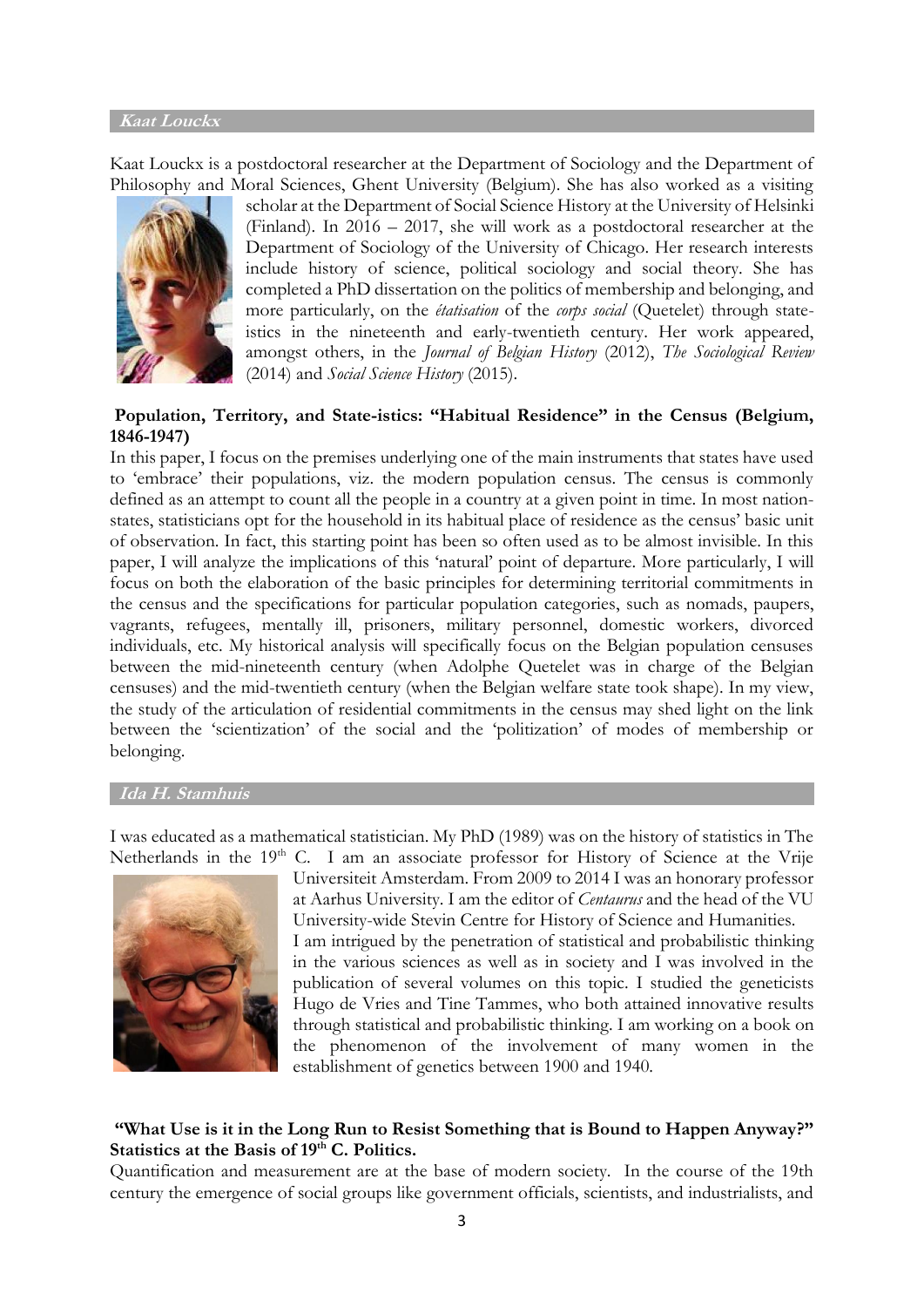the growing bureaucratisation produced in its wake, made it increasingly necessary to communicate in a clear, 'objective' fashion. Quantification was an excellent instrument to achieve this, although the consequence was that new realities were created which in turn generated new meanings, dependent on the contexts in which they were used.

My contribution will build on a broad study of the development of the "Statistical Mind" in The Netherlands between 1750 and 1940. I will show, that "statistisation", the quantification of social processes, was a fitful process that was influenced by a variety of factors. It seems extraordinary that in the end statistics nearly always became established in, and developed into an indispensable element of, the political or social process concerned.

I will demonstrate this by means of the 19<sup>th</sup>-century history of the establishment of national statistics in The Netherlands. Although it is clear that the government needed standardised statistical information for the introduction of new policies and the monitoring of bureaucratic processes, this went through the establishments and abolishments of several institutions and committees. I will demonstrate that interest groups in agriculture, industry and academia; political movements like liberalism and socialism; and a power struggle within the government all contributed to the dynamics of this process, but to different extents.

#### **Anat Leibler**

I did my Ph.D. at the Sociology and Science Studies Program, UCSD. Currently I am working on a book manuscript which is a social history of official statistics and demographic practices in Israel



and Canada during the first half of the Twentieth Century, with a focus on their role in shaping the social and political order.

I have published articles on the origins of the binary ethnic category, Mizrahi and Ashkenazi, on the first Israeli census in 1948, on surveillance practices of population management, and on the interplay of science and politics in processes of the Israeli nation-state building. I am also working on the travel of knowledge - a study of early attempts to standardize statistical measurements at the beginning of the twentieth century, around the Dominions of the British Empire. Among the awards I have received are two fellowships of the National Science Foundation (NSF), the Lady Davis Post-Doctoral fellowship, and Edelstein Center for the History and Philosophy of Science, both from the Hebrew University, as well as an

Aresty Visiting Scholar for Fall 2014, Rutgers University, NJ. I am teaching at the Science and Technology Studies, graduate program, Bar Ilan University.

## **The Emergence of a Global Economic Order - From Scientific Internationalism to Infrastructural Globalism**

My case study starts with a conference held in 1920 in London: "First Conference of Government Officers Engaged in Dealing with Statistics in the British Empire." This conference dealt with the establishment of imperial statistical bureaus in the British colonies. Led by a few statisticians from Canada, New Zealand and Australia, statisticians and economists throughout the British Empire convened for approximately one month in order to develop standards for statistical economic indices for all the British colonies, as part of the establishment of a centralized statistical institution for the Empire titled a "central thinking office."

This case serves my larger project as a focal point in historicizing global forms of quantification, from the 1920 conference to the Bretton-Woods agreement, and the post-World War II era, with the rapid development of international organizations. The Bretton Woods Conference marked a shift toward the growing involvement of experts in the conduct of world affairs, a shift from a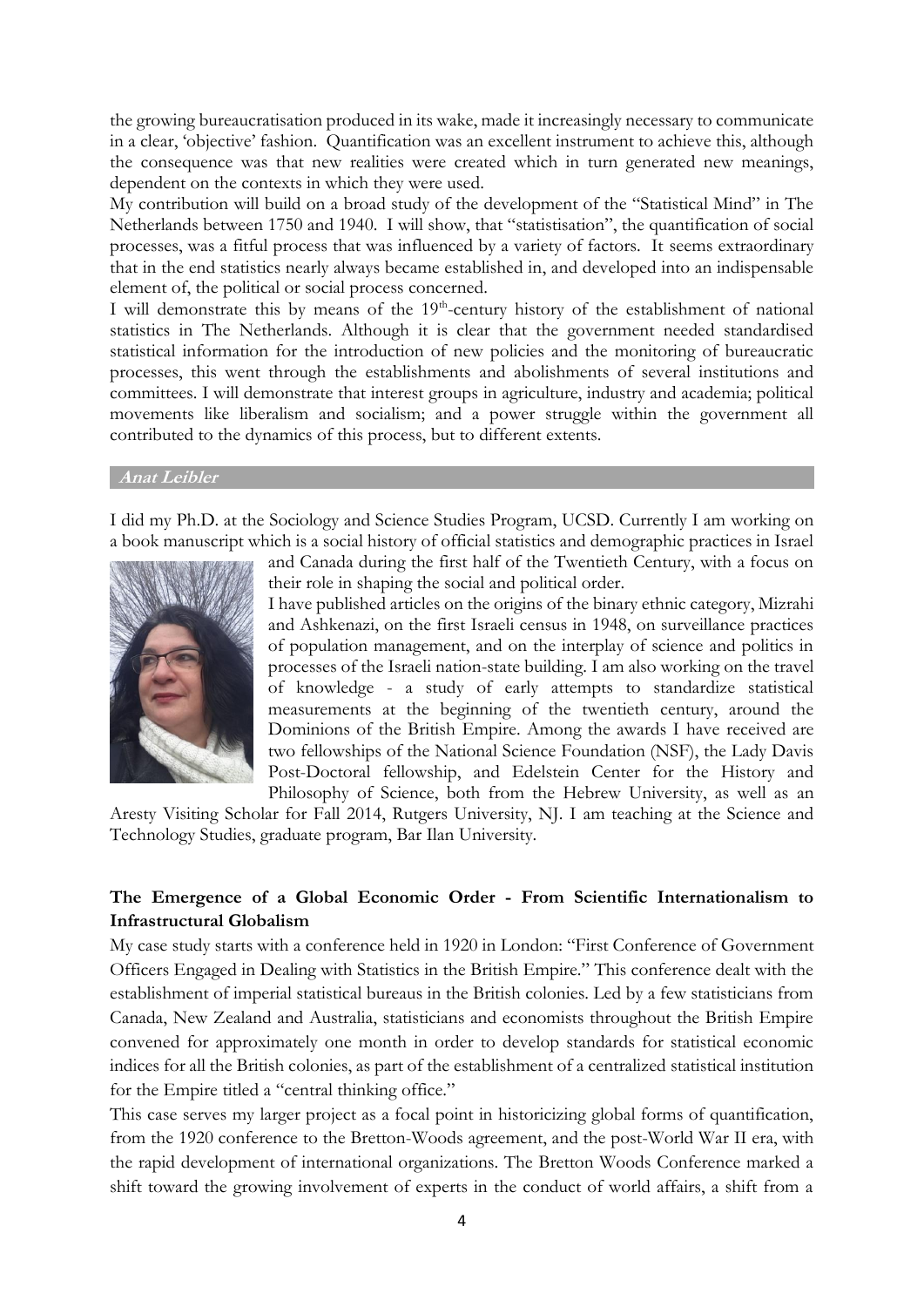voluntary mode of governance through standardization to a mode of "infrastructural globalism" in which non-voluntary global institutions of governance such as the WTO or World Bank, were established as institutions that possess the power to *force* developing countries to adopt certain patterns of conduct. The 1920 period of scientific internationalism is crucial for gaining a deeper understanding of the interplay between local histories, politics, and the rationalization of quantifying practices during the first half of the twentieth century.

# **Workshop II – "Politics and Science Today"**

The use of quantification for the formulation of policy goals as well as in the assessment of the impact of policy measures both ex ante and ex post has long been on the rise. Proponents of these developments emphasize the increased transparency and improved information available for decision makers; critics, however, either point out that not all desirable outcomes can be perfectly quantified, or that quantification should not be the major determinant of political decision-making. Furthermore, the interaction between scientific communities and policymakers is complex, and is often associated with an apparent clash of value systems. This workshop addresses the current state of politics and scientific policy advice, exploring the advantages and disadvantages of the tendency toward increased quantification as well as the dynamics of the relationship between politics and the scientific community. One specific area of interest is: what is the use and significance of quantitative indicators in policymaking, how are such indicators chosen and by whom, and what are the potential long-term impacts of these choices? The composition of the current landscape of evidence-based policy advising will be explored, with particular attention paid to the relative importance of official and unofficial sources of knowledge (e.g., advocacy groups or networks) and the role played by intermediaries who "translate" science to policymakers. Another important dimension of the current policy-science nexus is the potential for conflict between the goals of the scientific community and those of policymakers, a situation that raises questions about the extent to which science can remain objective in a political world. In particular, an important question concerns how the public and its representatives both construe and respond to scientific debate and uncertainty, and how uncertainty is – or is not – communicated in the political debate.

## **Moderators**

**Kathrine von Graevenitz** studied economics at the University of Aalborg (Denmark), University



of Essex (UK) and the European University Institute (Italy). She completed her Ph.D. in the field of environmental economics in 2013 at the University of Copenhagen. She has benefited from research stays at Arizona State University, University of Mannheim and Paris School of economics. She has practical experience in policy advising from her past position as a Senior Economist at the Danish Economic Councils, a publicly funded think tank advising the Danish Parliament on a variety of policy issues. Her current position at the Centre for European Economic Research (ZEW) in Mannheim, Germany, also involves both original research and policy advising at the national as well as the EU level.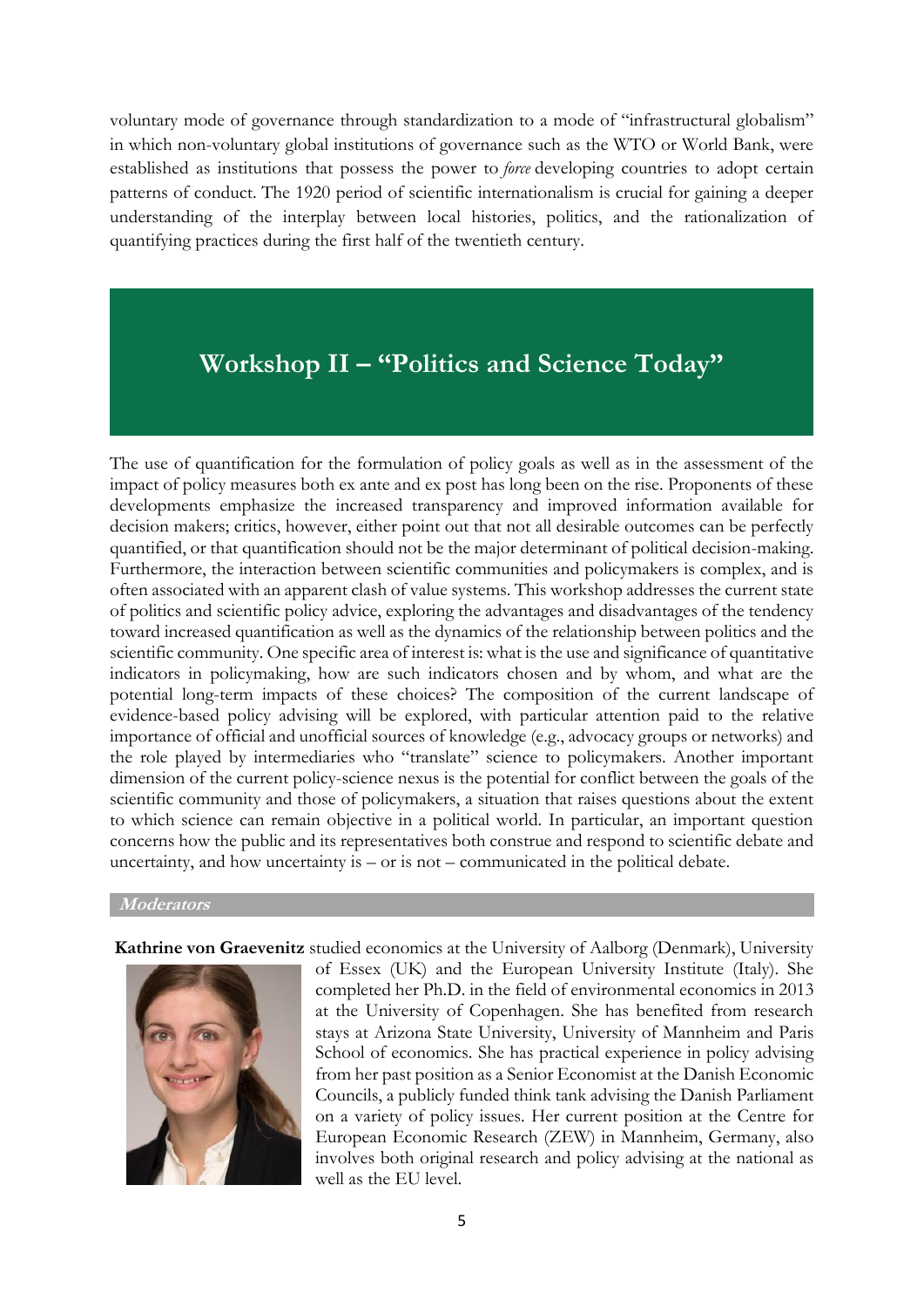

**Fritz Georg von Graevenitz** studied history, economics and political science at the University of Mannheim (Germany), University of Heidelberg (Germany), Sciences Po, Paris (France). He holds a PhD in economic and social history from the European University Institute (Italy) on the formation and policy impact of formal and informal international networks and their effect on international markets in the 20th century. During and after his Ph.D. he enjoyed research stays at the German Historical Institute in Washington, DC and the University of Heidelberg. In his current position at an international company in the food industry his main focus is on international markets and politics.

## **Jean-Guy Prévost**

Jean-Guy Prévost is a professor in the Department of political science at the Université du Québec à Montréal. Over the last 25 years, he has devoted his research activities to the social and political



analysis of quantification, covering a continuum that goes from statistics as a discipline and the tools it has developed to the institutional settings in which these are mobilized for politicaladministrative purposes. He has published extensively, with Jean-Pierre Beaud, on the history, development and use of statistics in Canada, and, as a single author, on statistics as a discipline and a practice of the State in Liberal and Fascist Italy. Among his publications are: *A Total Science. Statistics in Liberal and Fascist Italy* (McGill-Queen's University Press, 2009), and *Statistics, Public Debate and the State, 1800-1945: A Social, Political and Intellectual History of Numbers* (Pickering & Chatto, London, 2012), co-authored with Jean-Pierre Beaud.

## **Policies and Politics of Statistical Independence**

The issue of scientific and professional independence has become an important theme in the discourse held by National Statistical Offices (NSOs). In their understanding, independence pertains not only to the narrowly scientific and methodological dimensions of statistics, but also to larger issues regarding the overall organization of government statistics. The reasons for independence put forward by NSOs are presented as self-obvious: without it, public trust in statistics would collapse. Yet, while one may concede that survey design or concept definition fall within the traditional professional concerns of statisticians and that political intervention in these matters is misconceived, larger questions such as "who should define the statistical program of a country and establish a NSO's priorities?" or "how should its budget be fixed and managed?" do not yield easy answers. Such claims for encompassing independence suggest that contending interests and values may also be at play. Cases of misreporting due to alleged political intervention and other conflicts hovering on independence can be viewed through the model of the *independent expert*, devoted to the search for facts (as opposed to values), at arm's length from government, and striving for 'neutrality' and 'objectivity', or through that of the *technocrat*, whose prominence narrows the range of policy choices and constrains the scope of democracy. This picture may be further complicated by bringing into it, besides official statisticians and governments, other players such as the epistemic community to which the former may be connected and various supranational instances connected to both (Eurostat and the European Commission, for instance).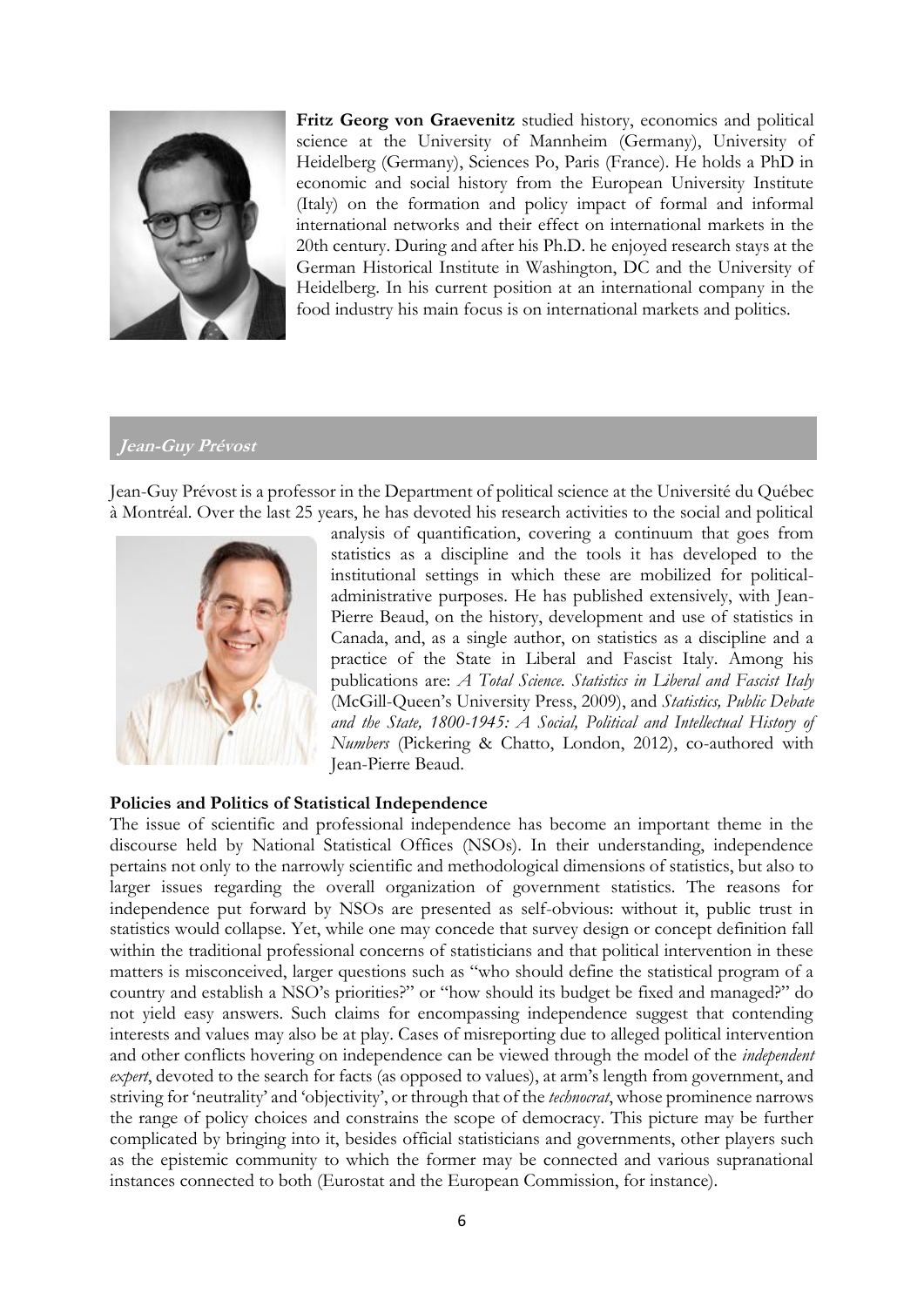#### **Julia Schubert**

Julia Schubert is a Research Associate within the Research Group *"Discovering, Exploring, and Addressing Grand Societal Challenges"*. The group is funded by Stiftung Mercator and located at the Forum Internationale Wissenschaft (FIW), University of Bonn. In this context and under the



supervision of Professor Dr. Rudolf Stichweh, she is working on her dissertation project *"Scientific Expertise in Politics. The Case of Climate Engineering in the U.S."*. Her main research interests are sociological theory, the Science and Technology Studies, and methods of quantitative and qualitative text analysis. Before joining the FIW in 2014, she obtained her B.A. in Social Sciences from the Philipps-University of Marburg (2010) and a M.A. in Sociology from the Ruprecht-Karls-University of Heidelberg (2014) with a thesis on the "Conditions and Prospects of Science-Based Political Decision-Making". In between, she completed a traineeship at the Consulting Department of the German

American Chamber of Commerce of the Midwest (GACCoM) in Chicago, Illinois (USA).

## **Climate Change as an Engineering Challenge: Mapping the Interface of Science and Politics**

This paper provides the theoretical and methodological underpinnings of empirical research that I will conduct under the umbrella of the research network on "Science, Numbers, and Politics" (Heidelberg Academy of Science and Humanities).

In order to empirically assess the political relevance of scientific expertise in modern society, I argue for a problem-oriented approach. Specifically, I suggest studying the role of climatic threshold values within the political problem career of Climate Engineering. Instead of selectively focusing on prominent 'locations' of the science-politics linkage, I propose following a problem through the heterogeneous institutional contexts of the political decision-making process. At the *social dimension*, this approach allows transcending the heterogeneous system of global governance that constitutes the science-politics relation today. Taking into account how the problem is politically constructed, processed and stabilized, will contextualize the political relevance of scientific expertise at the *factual dimension*. Thus, I will study both predominant expert positions and relevant frames of discourse that are stabilized based on the political utilization of these threshold values. Working with textual data comprising official documentation of US state affairs regarding Climate Engineering, I will apply both quantitative and qualitative content analyses.

Addressing anthropogenic climate change *technologically*, Climate Engineering provides a particularly suitable example to study the complex science-politics interface in modern society. Threshold values, as a specific type of quantified scientific expertise should be essential for politically reframing this highly complex and diffuse problem of mitigation-coordination into an 'engineering challenge'. Following Theodore Porter, they "speak precision to power".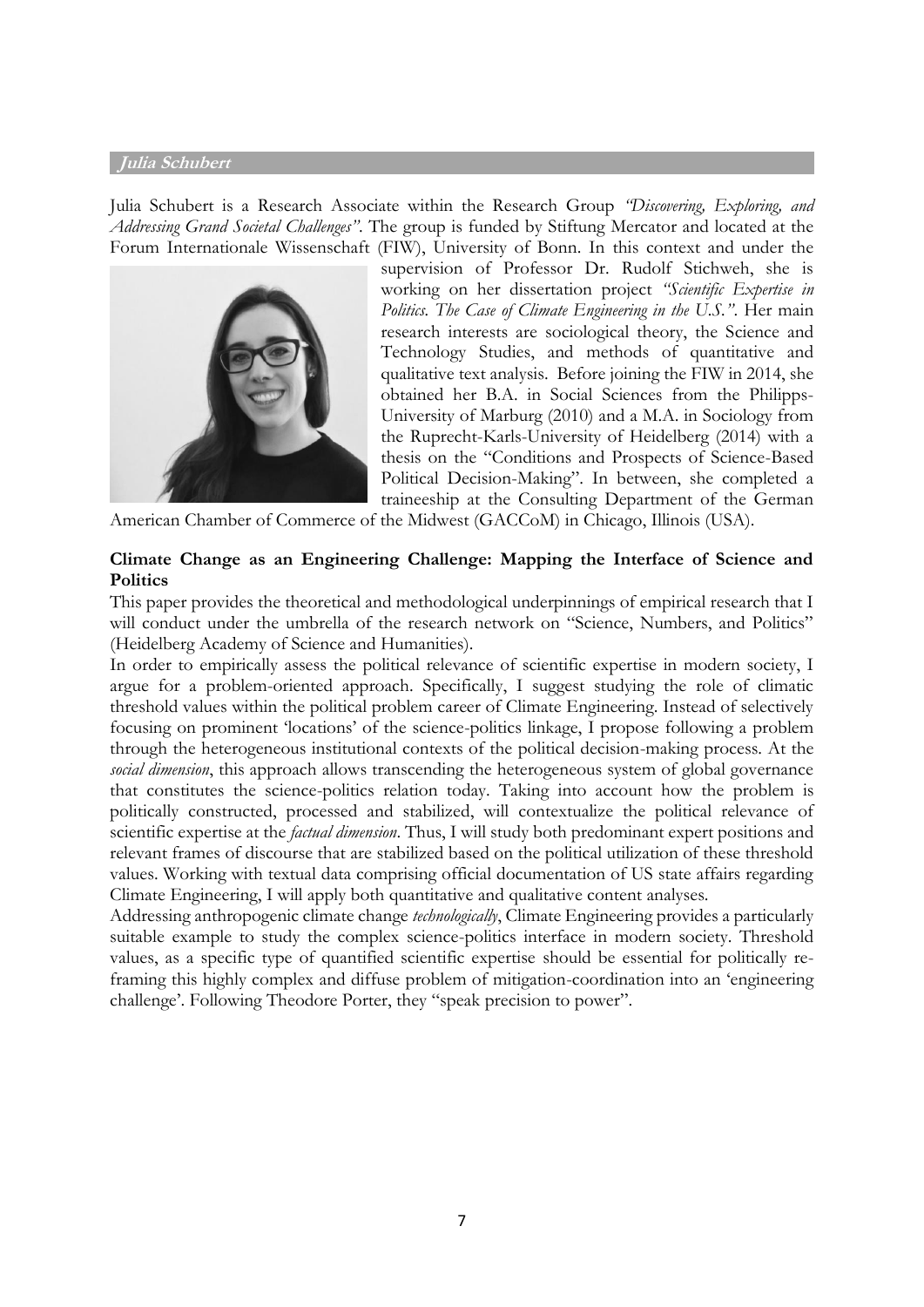#### **Wolfgang Drechsler**

Wolfgang Drechsler is Professor and Chair of Governance at Tallinn University of Technology and Vice Dean for International Relations of the Faculty of Social Sciences. He has a PhD from



the University of Marburg, the Habilitation from the University of Tartu, and an Honorary Doctorate from Corvinus University Budapest. He has served as Advisor to the President of Estonia, as Executive Secretary with the German Wissenschaftsrat during German Reunification (where his areas included emerging ranking issues), and, as an APSA Congressional Fellow, as Senior Legislative Analyst in the United States Congress. Recent visiting professorships: Gadjah Mada, Zhejiang, Louvain-la-neuve (André Molitor Chair), and Malaya Universities; currently at the National Institute of Development Administration in Bangkok. Wolfgang's main areas of interest are Non-Western, especially Confucian, Buddhist, and Islamic, Public Administration and Governance; Public Administration,

Technology and Innovation; and Public Management Reform generally; as well as Political Philosophy and Economic Theory.

#### **Kings and Indicators: Options for Governing without Numbers**

Looking at the inevitability of using indicators for governance in the modern state, but considering also their considerable drawbacks, this contribution looks at alternative options within contemporary government systems. It finds these potentially in three Asian places with a powerful Monarchy with a spiritual happiness mandate and popular legitimacy which also have developed a heterodox development approach: Thailand, Bhutan and Yogyakarta ("Sufficiency Economy", "Gross National Happiness", and "Unification of King and People"). The analysis so far shows that, while heterodox additions to standard indicators are feasible, in the economics sphere at least, completely reneging on them does not seem to be desired or possible.

#### **Radhika Gorur, Bryan Maddox, Estrid Sørensen**

**Radhika Gorur** is a Senior Lecturer in the School of Education, Deakin University, Australia. She holds a PhD in Education (University of Melbourne), an MA in Curriculum and Teaching (Michigan State University), and a Graduate Diploma in Teaching, and has over 25 years of



experience in teaching and leadership roles in schools in various parts of the world. She has also held research positions at Victoria University and at the University of Melbourne. Her research interests include education policy, the sociology of numbers, evidence-based policy and Science and Technology Studies. She is a Director of the [Laboratory of](http://international-assessments.org/)  [International Assessment Studies,](http://international-assessments.org/) which promotes collaboration between psychometricians, anthropologists, philosophers, assessment experts, policy makers, sociologists and education scholars interested in creating better approaches to international assessments, promoting better use of such instruments and critiquing international assessments more usefully. She has published several papers on numbers, standardisation, quantification and education policy.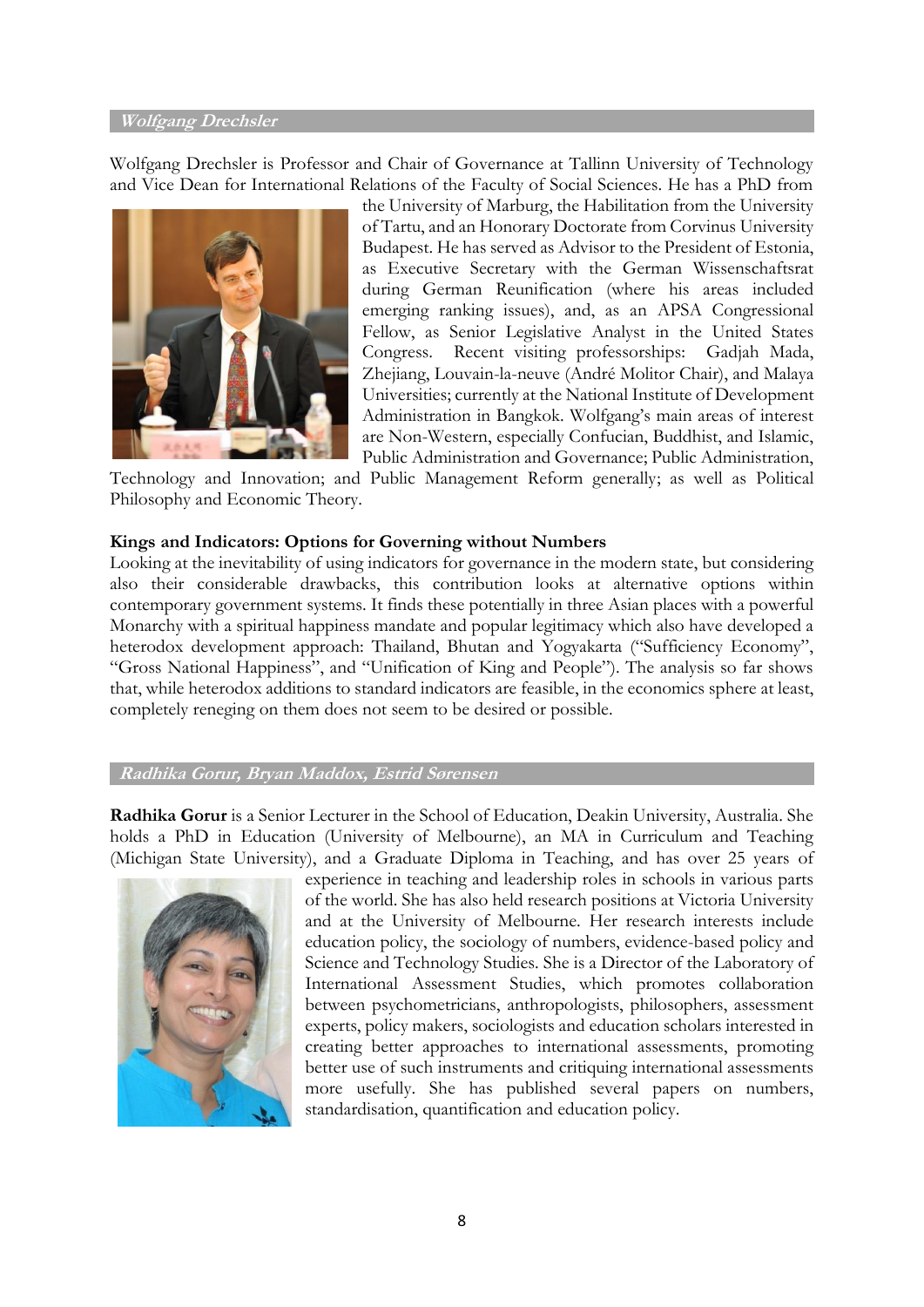Dr. **Bryan Maddox** is a senior lecturer in social anthropology and education at the University of East Anglia, UK. He completed his ESRC funded PhD at Kings College London supervised by Prof Brian Street. Since then he has conducted ethnographic research on literacy practices and assessment, publishing widely in the field of literacy studies. He has conducted ethnographic



research in Slovenia, Mongolia, Nepal and Bangladesh. His current research focuses on the practices of globalizing educational assessments – primarily the OECD large-scale high profile assessments PIAAC – 'The Study of Adult Skills', and 'PISA for Development', with a particular interest in how tests travel and how they are received and re-contextualized in and across diverse cultural settings. He is comfortable working in an interdisciplinary fashion between anthropology and psychometrics. His recent research on OECD assessment in Slovenia has used video-ethnographic methods and theory from linguistic anthropology and conversation analysis to produce micro-ethnographic accounts of large-scale assessment practices, with a particular focus on 'testing situations'. He is a director of the Laboratory of

International Assessment Studies and the PI on an ESRC funded seminar series on the Politics, Practices and Potentials of International Educational Assessments. His recent publications include: Maddox, B., Zumbo, B.D., Tay-Lim, B. S-H., & Qu, D. (2015). *'*An Anthropologist among the Psychometricians: Assessment Events, Ethnography and DIF in the Mongolian Gobi'. *International Journal of Testing.* 14 (2)291-309. Maddox, B. (2015). 'The Neglected Situation: Assessment Performance and Interaction in Context'. *Assessment in Education: Principles, Policy and Practice*. Vol. 22 (4) 427-443; Maddox, B. (2015). 'Inside the Assessment Machine: The Life and Times of a Test Item'. M. Hamilton, B. Maddox and C. Addey (Eds.). *Literacy as Numbers*. Cambridge University Press, pp 129-146.

Dr. **Estrid Sørensen** is a Professor of Cultural Psychology and Anthropology of Knowledge at the Ruhr-University in Bochum, Germany. Founded in Science and Technology Studies her research interests concern practices of producing and circulating knowledge within science



(particularly psychology) and between science and other areas of society, educational practices and assessment, documentation practices, technology and materiality in practice, epistemic cultures around computer games and comparative and ethnographic methods. She has published widely on these areas and is the author of the book *Materiality of Learning* (Cambridge, 2009), co-editor of an introduction to Science and Technology Studies (2012) and co-editor of the special issues *Childish Science* (2012) and *Materiality and Subjectivity* (2012). She holds a PhD in psychology from the University of Copenhagen and has taught pedagogical psychology at Aarhus University, sociology at the Technical University in Berlin, European ethnology at the Humboldt University in

Berlin and social science at the Ruhr-University in Bochum. In Bochum she is also a PI of the Mercator Research Group "Spaces of Anthropological Knowledge: Production and Transfer". Since 2008 she has been a member and secretary of the Council of the European Association for the Studies of Science and Technology (EASST).

### **PISA for Development – between Standardization and Re-Contextualization**

With its launch of PISA for Development (PfD) the OECD is expanding its Programme for International Student Assessment (PISA) from high-income countries to educational systems of middle- and low-income nations of Latin America, Africa and Asia. PISA's comparisons and rankings have provided 'PISA shocks' to inspire education policy shifts in many European and other PISA nations. With PfD, OECD hopes to create similar 'shocks' to inspire educational changes in middle-income and low-income countries.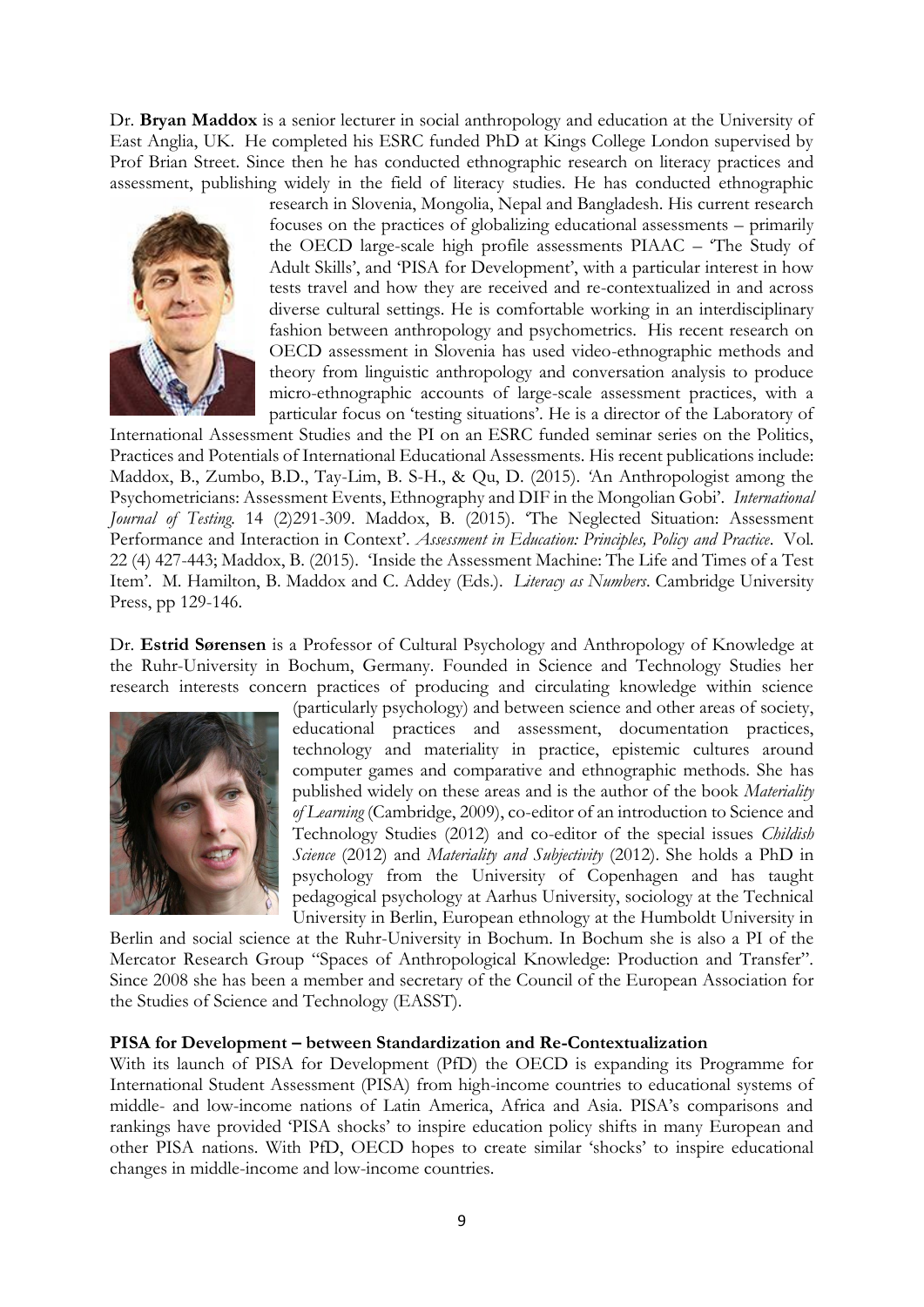Assumptions about 'real life situations' and 'full participation in society', and indeed about 'society' and 'knowledge' itself are inscribed in the PISA instruments. The inclusion of PfD nations and the consequent geopolitical displacement creates new challenges for re-contextualization, standardization and comparability. What happens to practices of development, organization and administration of instruments when such standards are re-contextualised into low-income countries? And in what ways do standardised practices of organization and administration reassemble existing practices in PfD nations? What kinds of 'shocks' may PfD create as new countries are integrated into established machinery of international rankings and comparisons? How will the complex processes of enrolment, translation, and the mobilisation of new actors and technologies affect the cultural, political and linguistic assemblages in the PfD nations)? This project will explore the techniques and politics of standardization and re-contextualization in the interaction between PfD actors, contexts and institutions, with an emphasis on local practices in the development, organization and administration of PISA surveys.

#### **Amanda Machin, Alexander Ruser, Nico Stehr**

**Alexander Ruser** is a postdoctoral researcher at the Karl Mannheim Chair for Cultural Studies at



Zeppelin University. He holds a PhD in Sociology supervised by Jürgen Kohl at the Max-Weber-Institute of Sociology at Heidelberg University. He is currently researching the impact of 'expert knowledge' in public deliberation and political decision-making in the current Euro-Crisis. He has published in peer-reviewed journals such as *Global Policy*, *Current Sociology* and *Journal of Civil Society*. Alexander is an active member of an international research network on social philosophy of science coordinated by the Russian Academy of Science.

**Amanda Machin** is a post-doctoral researcher at Zeppelin University, Germany where she is researching the interrelationship of climate change, democracy and citizenship. She has a PhD in



political theory supervised by Chantal Mouffe at the University of Westminster, London, UK. She holds a Masters degree in International Relations and Contemporary Political Theory from Westminster, and a Bachelors degree in Philosophy from UCL, London, UK. In her work on citizenship, agonism, embodiment, knowledge and environmental politics she asserts that political disagreement does not preclude democratic interaction but constitutes it, and therefore she challenges the assumption and aim of consensus over environmental issues. Her books are *Nations and Democracy: New Theoretical Perspectives* (Routledge,

2015) and *Negotiating Climate Change: Radical Democracy and the Illusion of Consensus* (Zed Books, 2013). She has published in peer-reviewed journals such as *Environmental Politics* and *Democratic Theory*.

**Nico Stehr** is Karl Mannheim Professor of Cultural Studies at the Zeppelin University, Friedrichshafen, Germany. He is a fellow of the Royal Society (Canada) and a fellow of the European Academy of Sciences and Arts. His research interests center on the transformation of modern societies into knowledge societies and developments associated with this transformation in different major social institutions of modern society (e.g. science, politics, governance, the economy, inequality and globalization); in addition, his research interests concern the societal consequences of climate change. He is one of the authors of the *Hartwell Paper* on climate policy. Among his recent book publications are: *Experts: The Knowledge and Power of Expertise* (with Reiner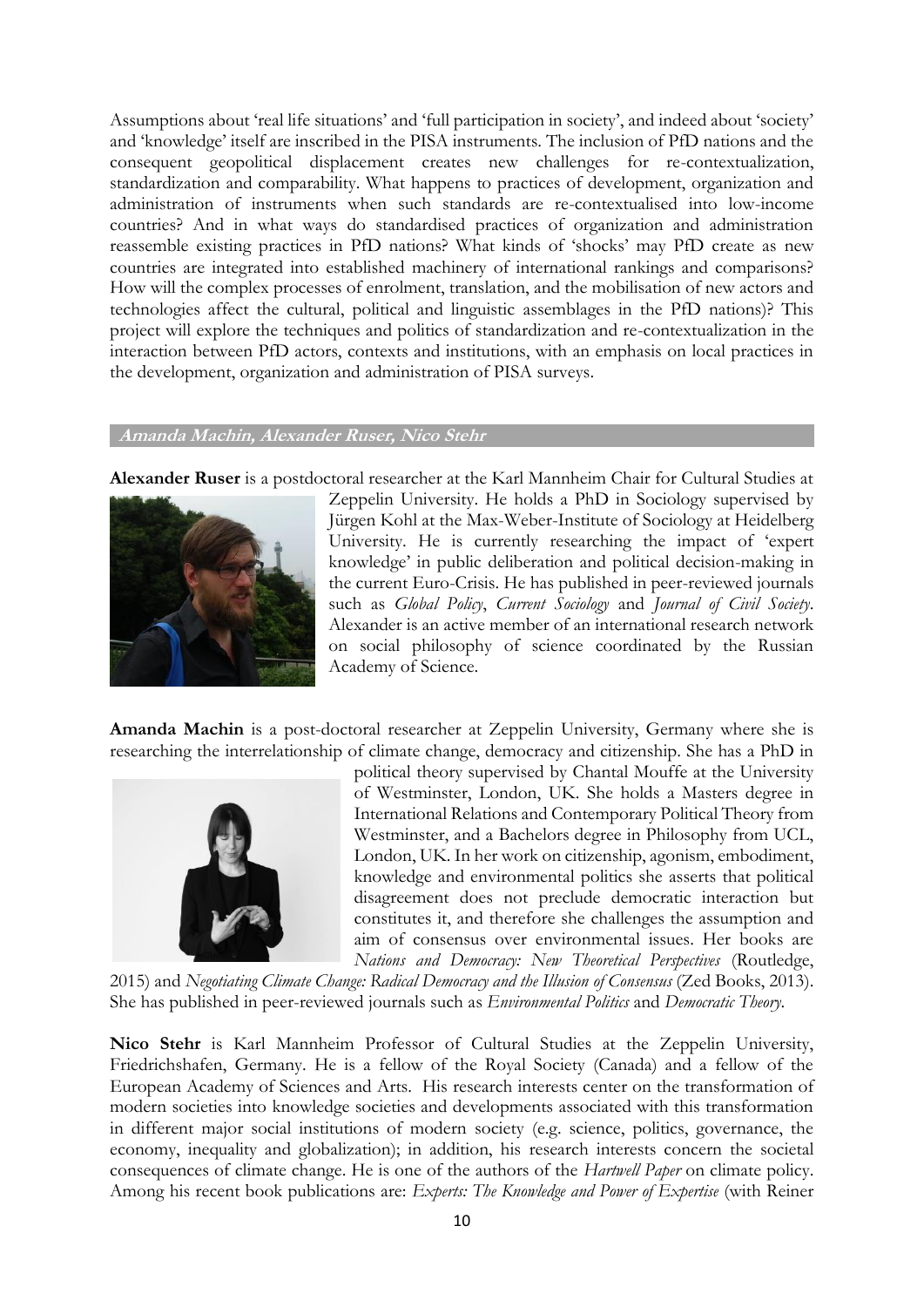Grundmann, Routledge 2011) and *The Power of Scientific Knowledge* (with Reiner Grundmann, Cambridge University Press, 2012), *Knowledge* (with Marian Adolf; Routledge, 2014) and *Information, Power and Democracy* (Cambridge University Press).

### **When do we start counting? Time, Numbers and the Indispensable Illusion of Accuracy in Climate Change Politics and Science**

Science has become an ever more important resource for informing and legitimizing political decision-making. This is particularly evident in climate change policy. Scientific research on climate change is predominantly communicated numerically. Not only are changes in temperature, sea levels and gas emissions given as statistics, but numbers are presented as targets and thresholds.

This contribution is concerned with the politicization of the numbers of climate change. The reduction and neat encapsulation of the issue into numbers provides a putative accuracy and converts abstruse scientific research into graspable units. This can provide impetus for robust and expeditious decisions and help facilitate the streamlining of policy-making. However, does such simplification not only belie the complex patterns of interconnecting factors that unpredictably produce climate change, but also mask the political decisions that operate *behind* these numbers? As various theorists have noted, the conventional positivistic assumption of linearity in the relationship between science and politics is highly problematic: policy cannot simply be 'read off' scientific data. Not only are political decisions informed by science never entirely value free, but the science itself is conditioned and directed by social norms and political decisions. The numbers of climate change therefore should be examined not only in terms of their political impact but also their political conditioning.

We first examine the appeal of numbers in climate change politics and then consider the way in which the numbers are connected to particular conceptions of the future: both of the future climate and future *knowledge* about climate.

## **Workshop III – Case Study – European Education Policies**

In recent decades, political decision makers along with the general public have shown an increasing interest in education policies, both in Europe and internationally. This development is due not least to the apparently high correlations between education/research and general socio-economic performance – a linkage commonly expressed using buzzwords like "the knowledge-based society". In this context, a clear trend towards "quantification" can be discerned. This wokshop examines the significance of scientific rationality and quantification in the making of European education policies and will address whether the meaning of "numbers" differs among the European level and national or regional levels. It will explore how number-based arguments enter into the European decision-making process, including by whom and through which channels. Of specific interest are the peculiarities of the European political sphere, which is characterised by complex decision-making structures and processes, often strongly diverging national priorities, and the lack of a common language. All of these factors come into play within the decision-making process, potentially affecting susceptibility to *Verwissenschaftlichung* and encouraging the search for a (seemingly) neutral common ground. Because education represents a "subsidiary" policy area within the EU (with Member States exercising the main competences and the Union itself having a merely coordinating function), common policy formation at the European level is difficult and, when attempted, generally controversial. This state of affairs presents both opportunities for and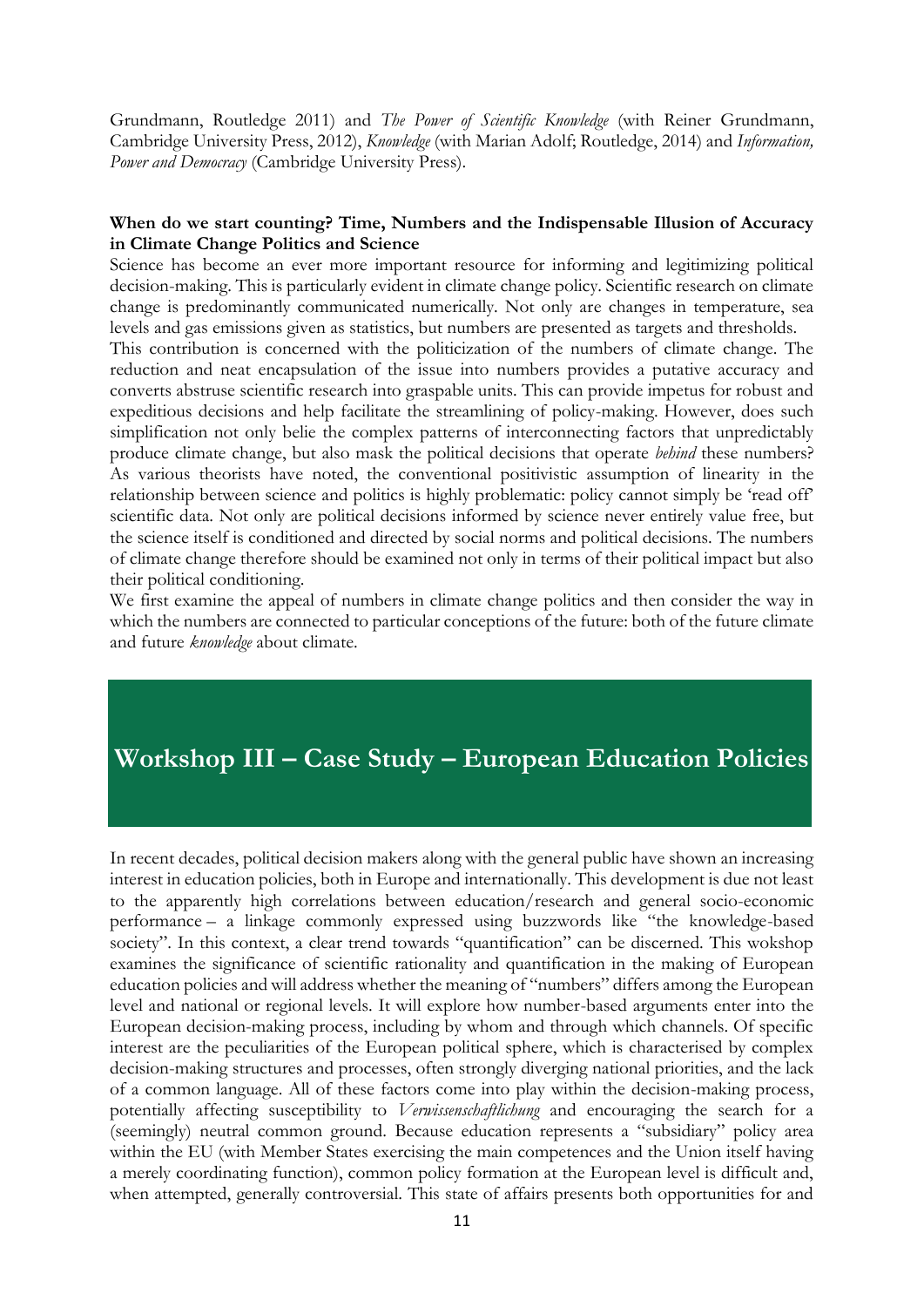specific challenges to the making of European education policies, and merits scrutiny. This workshop will also examine the role of various stakeholders, including the OECD, NGOs and scientific policy advisers within European institutions, as well as different types of external consultants.

#### **Moderators**

**Markus J. Prutsch** studied History (M.Phil.) and Political Science (M.Phil.) at the Universities of Salzburg (Austria) and Heidelberg (Germany). He received his M.Res. and Ph.D. at the European



University Institute (Italy), specialising on early nineteenth-century political history and theory with a particular interest in post-Napoleonic constitutional transfer and reception processes. In 2009, he was awarded the Bruno-Kreisky-Prize for Political Literature for his book: *Fundamentalismus. Das 'Projekt der Moderne' und die Politisierung des Religiösen.* Research fellow at the University of Helsinki (Finland) from 2009 to 2012, he is now senior investigator and research administrator at the European Parliament, responsible for culture and education policies. His recent publications include: *Making Sense of Constitutional Monarchism in Post-Napoleonic France and Germany* (Palgrave Macmillan, 2013); *Constitutionalism, Legitimacy, and Power: Nineteenth-Century Experiences* (Oxford University Press, 2014, together with Kelly L. Grotke); and *European Historical Memory:* 

*Policies, Challenges and Perspectives* (European Parliament, 2015).

**Lars Lehmann** studied History and General Rhetoric at the University of Tubingen, University



of Hamburg (Germany) and University of Seville (Spain). He is specialized on the history of European integration and the history of higher education. Currently, he is a PhD candidate at Humboldt University in Berlin with a case study on the *European Rectors' Conference* (CRE) and the relation of the community of European universities with international governmental organizations such as the Council of Europe and the European Communities/European Union in the second half of the 20th century. Since June 2014, he is employed by the Heidelberg Academy of Sciences and Humanities and assists the project *Science, Numbers and Politics*.

#### **Yuval Vurgan**

Mr. Vurgan is a Senior Team Leader at the Knesset (Israeli Parliament) Research and Information



Center. Before that he was the center's senior researcher in the Education, Culture and Sports Committee of the Knesset. The key areas of responsibility of the team include: Education Policy, Science and Technology Policy and Culture Policy.

During his career at the Knesset, he has written over a 100 reports and policy briefs within the Knesset Research and Information Center, and professionally approved several hundreds more – all appear in full-text on the official Knesset's website (all but a few in Hebrew).

He holds a Master's degree in Democracy Studies and a Teaching Diploma in Civics. Currently he is a preliminary Ph.D. candidate in Political Science at the Hebrew University of Jerusalem.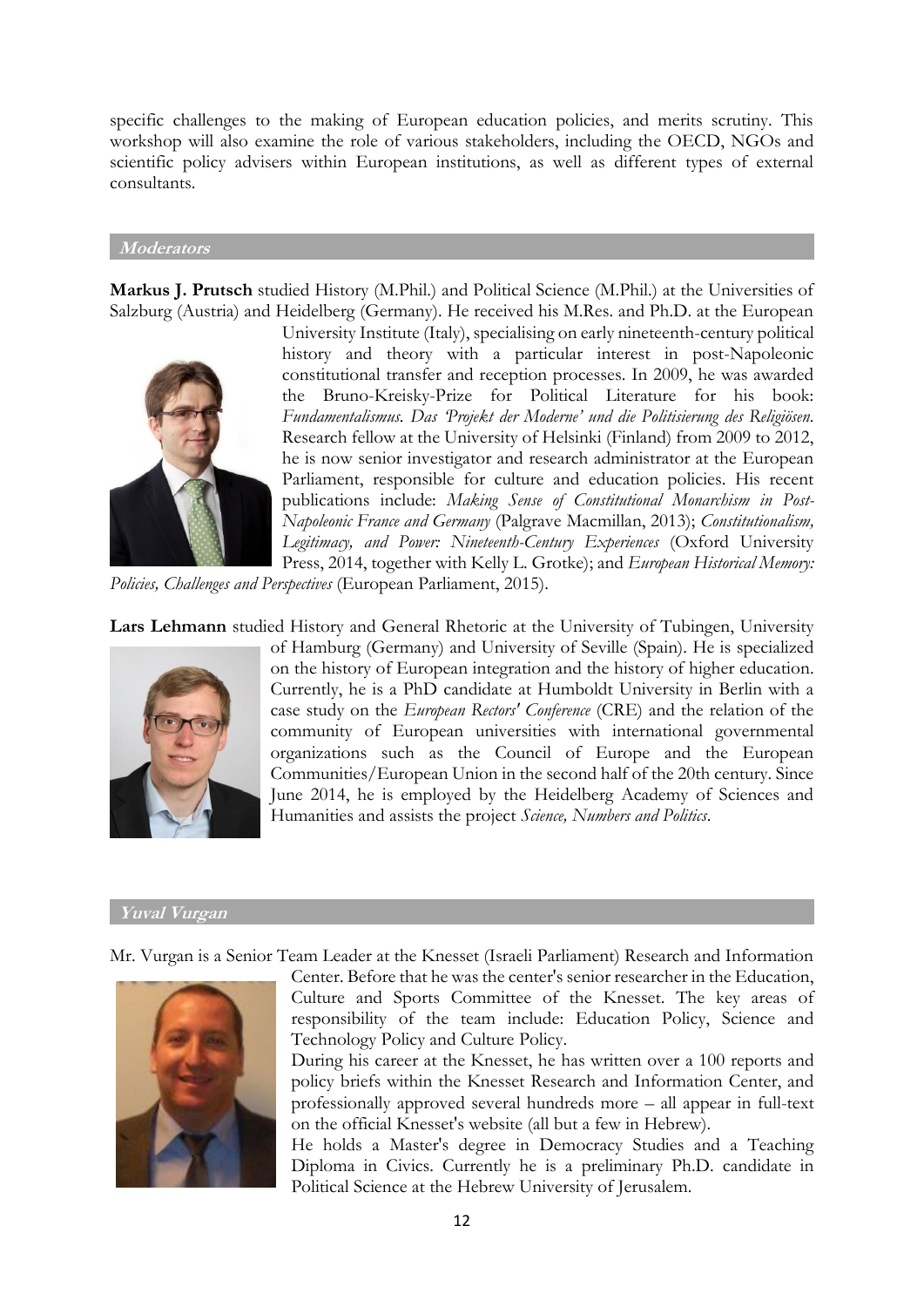## **"Let's Talk Numbers": Parliamentary Evidence Based Policy Advice in Educational Affairs in Light of Political Demand for Quantification – Comparative Analysis**

The contribution deals with parliamentary research and information services, as an important institution of providing policy information to legislators, yet almost unstudied in terms of systematic research, especially in the aspect of analyzing the substantive research and information outputs produced by them.

In light of recent evidence of 'rationalization' and 'quantification' of decision-making processes, in general and in education policy in particular, the contribution will focus on the role of quantification within the products of parliamentary research services, dealing with educational affairs.

Following a preliminary literature review which attests to the lack of substantive previous knowledge, the study aims at investigating the following research questions: To what extent do parliamentary research reports, dealing with educational affairs, provide (and focus on) quantitative "evidence"? Whereas quantitative evidence is dominant, is it presented in direct correlation to certain policy options or policy implications? To what extent do these reports present elements of critical analysis of the use of quantitative indicators as a sole (or the most dominant) basis for policy-making?

Research questions will be examined through the systematic analysis of parliamentary research reports of the Israeli Parliament (The Knesset), from the years 2010-2015, compared to reports from the same years of the following research services: European Parliament Research Services; The House of Commons Library; U.S. Congressional Research Service.

## **Jörg J. Dötsch**

Born in 1978, in the German Rhineland, I made my "Abitur" in 1997. As a passionate reader I decided to study History, German language and literature in Heidelberg. During my advanced study period I got increasingly interested in other disciplines such as system theory or philosophy of



science. As graduate assistant I got involved in a complex interdisciplinary project of the "Heidelberg Academy of Sciences and Humanities", which edited documents of Early Modern Natural Philosophy, and this inspired me strongly. In 2003, I passed my state exam in both majors with the highest of marks. Besides working as a lecturer from 2004 to 2006 I attained my Master's Degree in International Economic Relations in Budapest. This confronted me with the possibilities and boundaries of quantitative analysis in social

sciences, evolutionary and institutional economics. This was a challenge for a humanist, but at the same time the most decisive stage of my intellectual career. As one fallen in love with heterodox economics, after three years at a corporate job in the automotive industry, I wisely decided to go back to University. Between 2009 and 2012, I finished my PhD concerning the problem of fragility, while working as a Research Assistant at the Andrássy University Budapest. A research fellowship of the national excellence program allowed me to stay there; a true fluke, because interdisciplinary research is one of the core values of this institution. Since 2012, my research has focussed on problems of knowledge and complexity in economic systems and the role of education.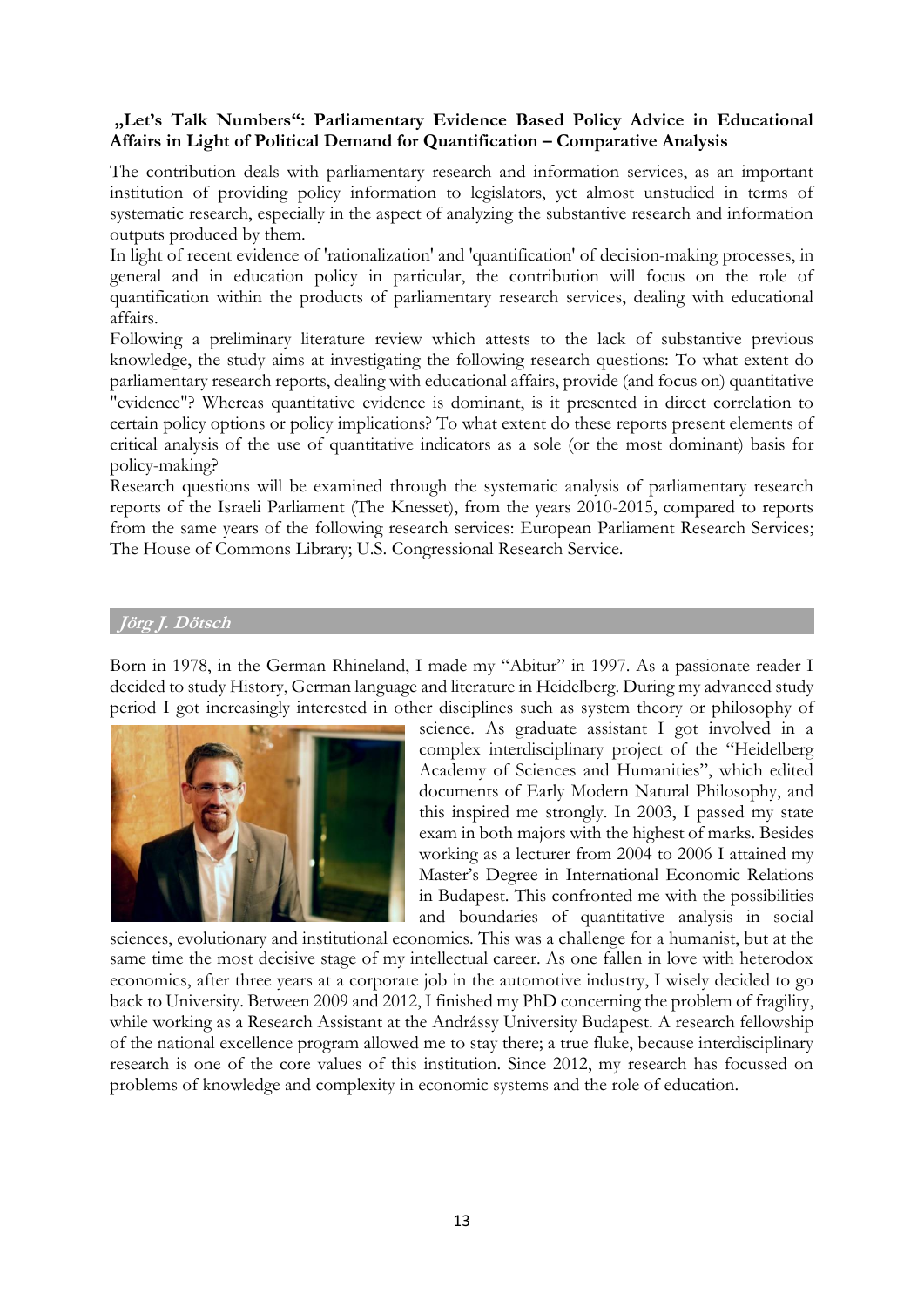**Higher Purpose or Economic Reason? A Comparative Study Concerning the Role of Numbers as Guide Values of Recent Education Policy with Focus on Tertiary Education.** Content, design and claims of education have always been a footprint of political power and its normative ideas. But intentions and effects do not necessarily correlate for a couple of reasons. Moreover, there is a dephased relationship between political intentions and the effects of education policy. We generally assume that the normative content of education policy is fading in favor of an economic orientation. We state that this economic orientation introduces a new dimension. Firstly, economic orientation is strictly bound to numbers (as expressed with GDP, growth rates, employment, patents etc.). Secondly, the implementation of any policy measure is strictly bound to numbers, too. This phenomenon appears on different levels of European education policy. Against this background, the investigation tries to develop answers to the question, in which manner normative purposes are translated into concrete measures. A further question is, to what extent this can be described as a process of scientification. First, a theoretical framework has to be developed, which depicts the role of the education system in the context of the modern knowledge society. The second step is a case study comparing three different education systems in Europe. The results should provide a more detailed understanding of the change of the driving forces of education policy, from "higher purpose" to "economic reason".

#### **Anne Rohstock**

**Anne Rohstock** is Akademische Rätin at the Institute of Education at the University of Tuebingen. She holds a M.A. in Education Sciences from the LMU Munich and a PhD in History of the



University of Regensburg. Dr Rohstock held positions at the Institute for Contemporary History in Munich, the University of Erlangen-Nuremberg, and the University of Luxembourg. Dr Rohstock's work focuses on educational strategies of international organizations since the interwar period, the role of science and expert networks in education policy, and transnational learning processes, especially since WW II. Her approach is best described as an attempt to write a present-oriented transnational history of education. Dr Rohstock is currently preparing her second book, which explores the

"scientization" of education in a cultural-historical perspective.

## **Smart Me Up! Scientization, Digital Policies and the Optimization of the Self in Late Modern Societies**

Smart technologies and digital data engineering are becoming increasingly relevant in late modern societies. For the last 15 years we have been witnessing the rise of "Smart"-Campaigns of all kinds, such as Smart Homes, Smart Hospitals, Smart Schools, Smart Media and Smart Cities. From chancellor Angela Merkel to US President Barack Obama, from the OECD to the European Union: political leaders and organizations all over the world make Smart Data or "Reality Mining" part of their Digital Policies in order to "engineer a better world" (Eagle; Greene 2014). This global "Smartization", which is closely tied to the "Digitalization" of Policing, is as much the result as it is the catalyst of what Neoinstitutionalist scholars term "Scientization" (Drori, Meyer, Ramirez & Schofer 2003; Drori, Meyer 2006; Drori, Meyer 2008). Scientization describes a global culturalcognitive pattern of late modernity, apparent in a new mode or style of thinking, reasoning and acting, that is committed to quantified and applicable, formal-algorithmic, future-oriented and optimizing science-like logic. In my paper I will draw on the example of Smart Schools Campaigns to shed light on the link between Scientization, Digital Policies, and new forms of subjectivity. In